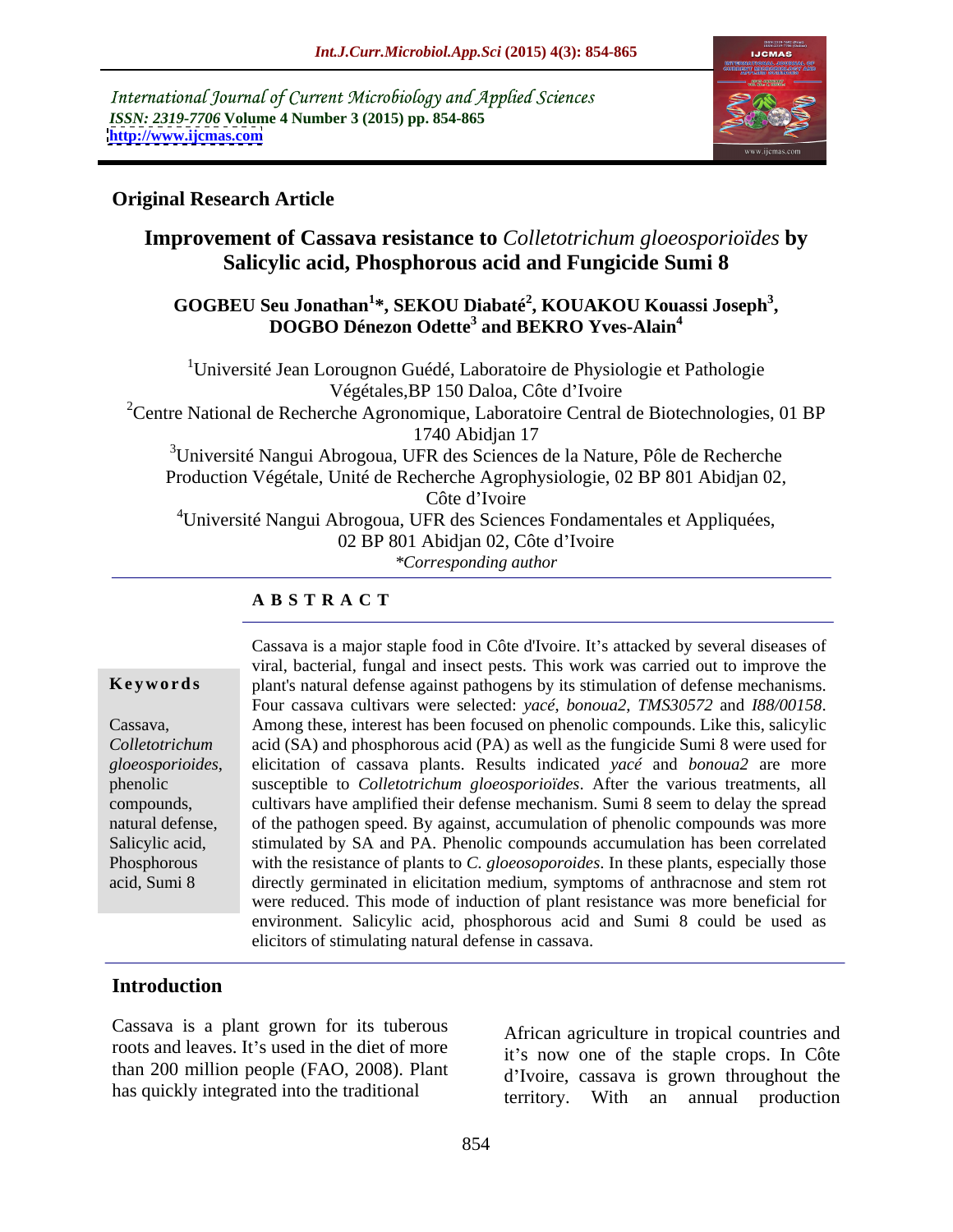Centre of Agricultural Research (CNRA, Côte d'Ivoire). However, among the salts, UV-irradiation, temperature, plants against diseases. This method has reduced the attack of plants by pathogens (Benhamou and Belanger, 1998; systematic misuse of these pesticides cause many long-term problems such as the environmental pollution (Buhot, 2003; protection against pathogens (Ogawa et al., Thakore, 2006), which could negatively 2005; Ojha and Chatterjee, 2012). Treatment

In this context, development of new strategies reliable and respectful of the environment becomes an issue in the fight economic interest. Among them, induction of plant resistance by means of natural phenolic synthesis in plants (Lattanzio et al., defense stimulators plant needs to be taken 2006). Based on these results, we can into account. Indeed, it's an approach which, consider that phenolic compounds can be a explored in the context of an efficient and environmentally friendly agriculture. Many revealed that they reinforce application on a plant, its active preventive invasion of the pathogen (Franke et al., defense reactions and leads to increased 2002). resistance of the latter to pathogens *et al*., 1995), production of phytoalexins (Bacher *et al*., 2001) and secondary information on the role of phenolic

estimated at over 2 million tonne, it's the metabolites, especially phenolic compounds second food crop after yam (FAO, 2010). (Zawistowski *et al*., 1991; Chériot, 2007). Given its nutritional importance and its Plant phenolics may be devised in two many derivatives, cassava has been subject classes: preformed phenolics that are of several research programs to improve synthesized during the normal development local varieties or introduced from the of plant tissues and induced phenolics that International Institute of Tropical are synthesized by plants in response to Agriculture (IITA, Nigeria) by the National physical injury, infection or when stressed cultivars popularized, many are prone to microorganism, (Lattanzio *et al*., 2006; diseases caused by pathogenic Dogbo *et al*., 2012). Other studies have microorganisms. Application of fungicides shown that similar reactions could be currently is the only means of protection of induced in the plant when treated with and increase crop yields. However, induction of resistance in pathogenic fungi, or salicylic acid induced in them a influence health of consumers. of leaves and roots cassava by salicylic acid by suitable elicitors such as heavy metal salts, UV-irradiation, temperature, compounds of biotic or abiotic origin (Benhamou and Belanger, 1998; Nürnberger, 1999) commonly known elicitors. Thus, the treatment of various plants by phosphate salts, phosphorous acid protection against pathogens (Ogawa *et al*., 2005; Ojha and Chatterjee, 2012). Treatment induced accumulation of phenolic compounds in leaves (Dogbo *et al*., 2008; Gogbeu *et al*., 2012).

against many diseases of plants grown Different studies showed that, after attack by into account. Indeed, it's an approach which, consider that phenolic compounds can be a by its biological foundations, should be parameter for measuring plant defense. studies have shown that the elicitor pectocellulosiques walls and limit the pathogens, there are wide often increases in phenolic synthesis in plants (Lattanzio *et al*., 2006). Based on these results, we can Indeed, the work done on this subject revealed that they reinforce invasion of the pathogen (Franke *et al*., 2002).

(Koussevitzky *et al.*, 2004; Ogawa *et al*., According Zawistowski *et al*. (1991), some 2005). Thus, these studies have shown that oxidized phenolic compounds become toxic plant reacts when it's attacked. Defense to pathogenic microorganisms while others responses can be implemented lignification have antimicrobial activity. Apart from the of tissues attacked by the aggressor (Lange recent work on cassava (Dogbo *et al*, 2007; 2008; 2012; Gogbeu *et al*, 2012),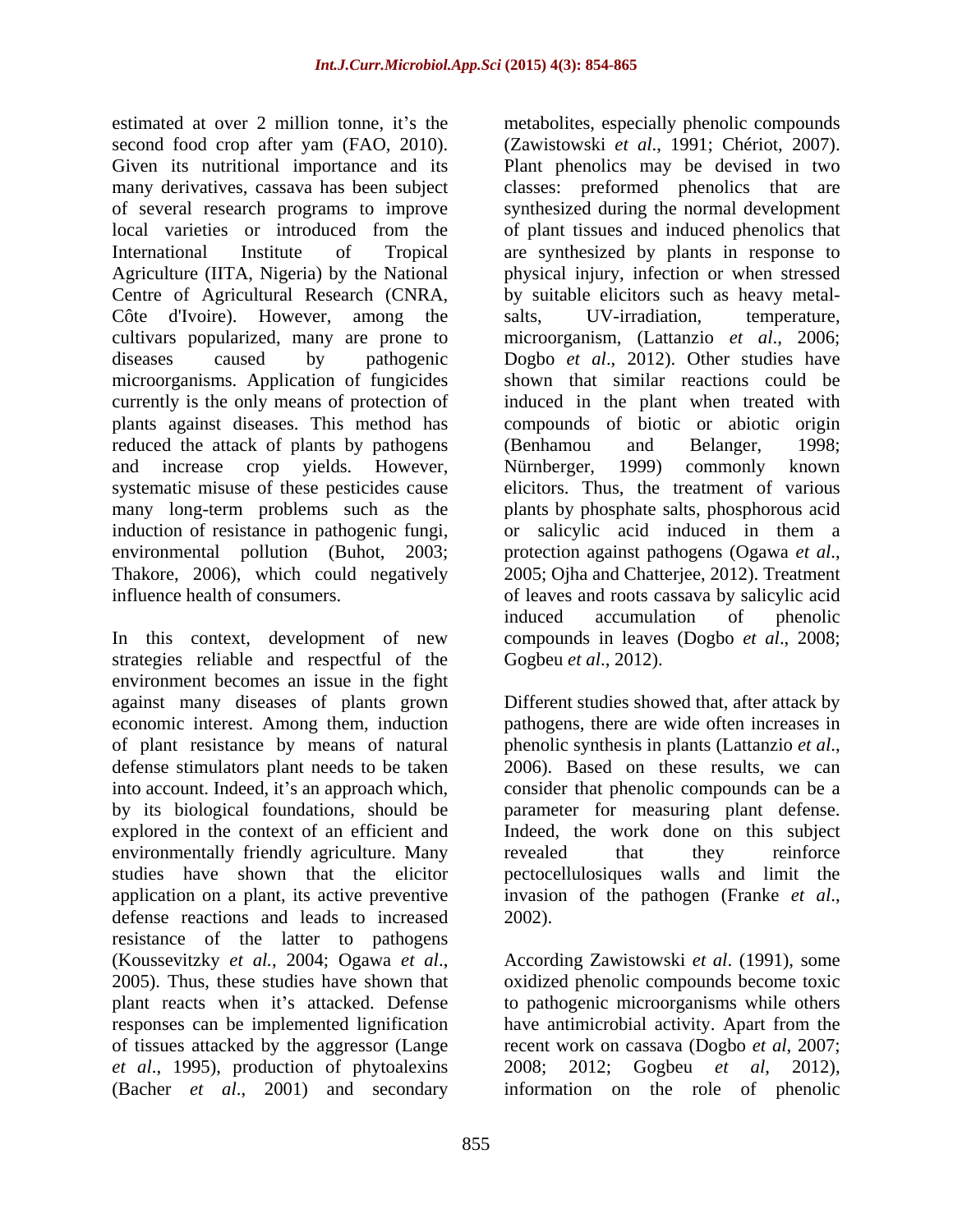compounds in the natural defense of this plant has not been mentioned. This work was carried out to improve cassava's natural

cultivar introduced from the IITA. The cuttings that were used to obtain plants were

dolomite (CaMg  $(CO_3)_2$ ) at a dose of 80 mg salicylic acid (SA, SIGMA), 1 mM of maintained by daily watering. phosphorous acid (PA, SIGMA) or 0.5 mM qualified  $M_{SA}$ ,  $M_{PA}$  and  $M_S$  medium

[plants from  $M_0$  medium (3 plants) and plants from  $M<sub>SA</sub>$ ,  $M<sub>PA</sub>$  and  $M<sub>S</sub>$  medium (3) contaminated with *C. gloeosporioïdes*] and plants from  $M<sub>SA</sub>$ ,  $M<sub>PA</sub>$  and  $M<sub>S</sub>$  medium (3) plants from the  $M_0$  medium then transferred to the  $M<sub>SA</sub>$ ,  $M<sub>PA</sub>$  or  $M<sub>S</sub>$  medium (3 plants /

medium / contamination time) infected with *C. gloeosporioïdes*].

defense against *C.gloeosoporoides* by its Pathogen was isolated from the stems of stimulation of defense mechanisms. cassava diseased plants. These stems were **Materials and Methods Example 20** and **Methods number a laminar flow hood.** Plants (6 weeks of age) from four cassava area were placed in Petri dishes containing cultivars were used for experimentation. PDA medium previously prepared. After 3 These are y*acé*, *bonoua2*, *I88/00158* and days of incubation at 28 °C in the dark, the *TMS30572*. *Yacé* and *bonoua2* are fruiting bodies were collected using a sterile commonly grown in Côte d'Ivoire. In eedle and transplanted into new PDA *I88/00158* has been improved of CNRA and medium. After 5 to 6 subculture, pure popularized as *bocou2*. *TMS30572* is a cultures of fungi were obtained and stored at disinfected with alcohol 70% (v/v) and Samples of 0.5 cm collected around necrotic 4 °C in refrigerator.

provided by the collection of the CNRA. Contamination of the plants was performed Cassava plants were obtained from (1983). The stems of the selected plants hydroponic (Gogbeu *et al*., 2012). Cuttings were pricked in the part not yet lignified [2/3 sterilized with alcohol 70% (v/v) were upper stem] using a thin heated to red placed in two germination medium: nutrient needle. On the  $3<sup>rd</sup>$  day after injection, the medium containing phosphorous  $(P_2O_3)$  and fungi (mycelial and conidia) were given in  $L^{-1}$  each, namely  $M_0$  medium, and  $M_0$  on culture medium. After the various each, namely  $M_0$  medium, and  $M_0$  on culture medium. After the various medium supplemented with 1 mM of treatments, the humidity of the room was according to the method of Makambila capsule form  $(1 \text{ mm}^2)$  collected by scraping ) collected by scraping treatments, the humidity of the room was maintained by daily watering.

of fungicide Sumi 8 (Syngeta Society) For measuring the speed propagation of *C.*  respectively. methods were used. The first was to evaluate For each cultivar, plants were divided into after the inoculation of the pathogen.The two blocks according to the mode of second method relates to estimating the contamination: block uncontaminated plants distance (d) traveled by the fungi within the plants / medium) that have not been days from the date of inoculation of the block contaminated plants [plants from  $M_0$  leaves 4 cm<sup>2</sup> of tracing paper (2 cm x 2 cm) medium (3 plants / contamination time), of known weight were placed on the stem, plants / medium / contamination time) and determined. The corresponding necrotic area *gloeosporioïdes* on cassava plants, two the necrotic area (NA) appeared on the stem stem from the site of inoculation. The necrotic area was measured at  $5<sup>th</sup>$  and  $12<sup>th</sup>$ th and  $12^{th}$ and  $12^{\text{th}}$ th pathogen. To determine the necrotic area, of tracing paper (2 cm x 2 cm) and the limit of necrotic area was was removed from  $4 \text{ cm}^2$  and the remainder  $^{2}$  and the remainder and the remainder was weighed again. Weight difference is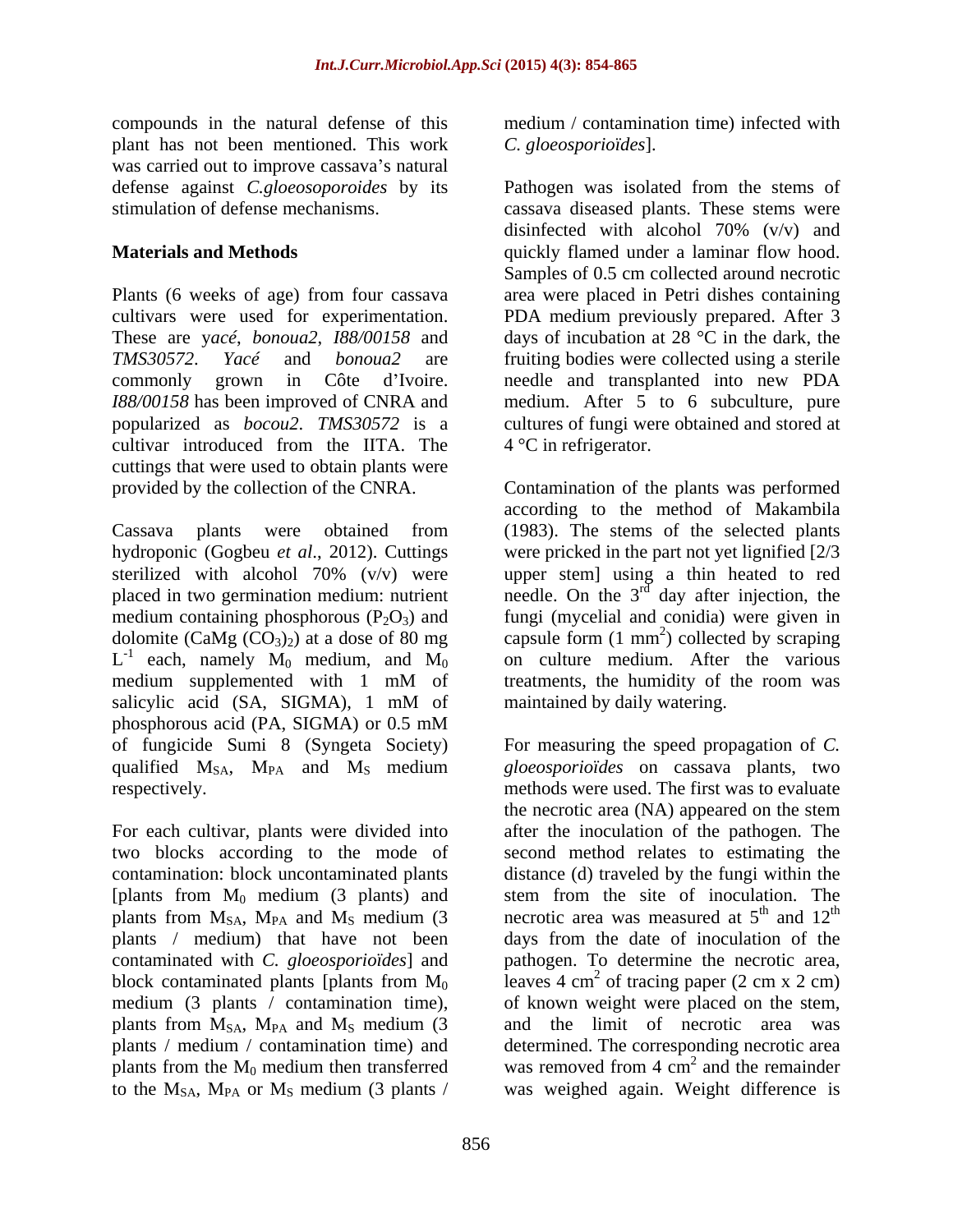proportional to the necrotic area according replaced by the extraction solvent is

$$
NA = S - \boxed{\begin{array}{c} S.M' \\ \hline M \end{array}}
$$

M: initial weight of  $4 \text{ cm}^2$  leaf

Distance traveled by the fungi within the stem was determined at  $12<sup>th</sup>$  day after stem was determined at  $12^{th}$  day after SPSS version 11.5 software was used to

Samples  $(3<sup>rd</sup>$  leaf from the apex) used in the  $r<sup>d</sup>$  leaf from the apex) used in the extraction of phenolic compounds were **Result and Discussion** harvested at  $5^{\text{th}}$  and  $12^{\text{th}}$  Days. The and  $12^{\text{th}}$  Days. The  $\text{days}$ . The extraction was performed according to the method of Dogbo *et al.* (2008) adapted to our biological material. 0.5 g of material homogenate was centrifuged at 15000 g for 30 min at 4 °C. Supernatant was recovered and the pellet was taken up in 1 ml of plants from the medium elicitation extraction solvent and then ground, and centrifuged as before. Supernatants were adjusted to 10 ml with the extraction solvent contained in the ethanolic extract were measured according to the method of Swain extract was added to 0.5 ml of 0.5 N Folin- Ciocalteu reagents. After 30 min of incubation at 30 °C, this mixture was carbonate 17% (w/v) was added. Control Necrotic area has changed rapidly in tube wherein the ethanolic extract was *bonoua2*, average in *yacé* and *I88/00158* and

to the following formula:  $\qquad \qquad \text{considered as } 0 \text{ mg.L}^{-1} \text{ of the range. The}$  $^{-1}$  of the renge The of the range. The reaction mixtures were stirred, and then incubated for 45 min at 28 °C. The absorbance was measured in a spectrophotometer at 725 nm. Amount of phenolic compounds contained in the ethanolic extract was determined using a calibration line produced with different concentrations of gallic acid to 100 mg. $l^{-1}$ . concentrations of gallic acid to 100 mg.l<sup>-1</sup>.<br>Phenol content was expressed in milligram NA: necrotic area  $\frac{1}{2}$  henor collective was expressed in imaginary  $\frac{1}{2}$  henor collective was expressed in imaginary  $\frac{1}{2}$  henor collective was expressed in imaginary leaf gaine acid equivalent per grain of fresh<br>
leaf area weight (mg AG/FW). A subsample of leaves was used fresh for the analysis, performing triplicate assays for each extraction.  $NA = S - \left( \frac{3.10}{M} \right)$  spectrophotometer at 725 nm. Amount of phenolic compounds contained in the S. M  $S:$  initial surface  $(4 \text{ cm}^2)$  concentrations of gallic acid to 100 mg.1.  $S: initial surface (4 cm<sup>2</sup>)$  concentrations of gainc actor to 100 mg.  $M'$ : weight without necrotic leaf area  $M''$  weight  $\lim_{n \to \infty} A \cup T'W$ . A subsample of leaves

infection of the fungi (Day). To do this, the compare the data. The analysis of variance contaminated stems were cracked in length (ANOVA) with one or two classification and the distance traveled by the fungi within criteria was made at 5% level. When  $p \leq$ the stem was measured using a ruler(Figure 0.05, difference is said to be significant. 1). Homogeneous group's individuals are then determined by Duncan method.

## **Result and Discussion**

was crushed in 5 ml of ethanol 80%  $(v/v)$  plants from the nutrient medium appointed containing 15 mM ascorbic acid. The to form the ethanolic extract. Phenols and *yacé*, necrosis was slightly higher and Hillis (1959). 1 ml of the ethanolic test performed showed no significant homogenized, and then 1.5 ml of sodium symptoms were observed at  $5<sup>th</sup>$  Day. Plants used to evaluate the necrotic area and migration rate of *C. gloeosporioïdes* were subjected to three different treatments: plants from the nutrient medium appointed control plants (PC); plants from the nutrient medium and transferred in the elicitation medium called elicited plants (PE) and plants from the medium elicitation appointed treated plants (PT). For PC, destruction of the cells by the heated needle caused necrosis in all cultivars. In *bonoua2* compared to that of *TMS30572* and *I88/00158* (Table 1). However, statistical difference between the means of the necrotic area (F =  $0.64$ ; P  $> 0.05$ ). When these plants were infected by the fungi, the first symptoms were observed at 5<sup>th</sup> Day.<br>Necrotic area has changed rapidly in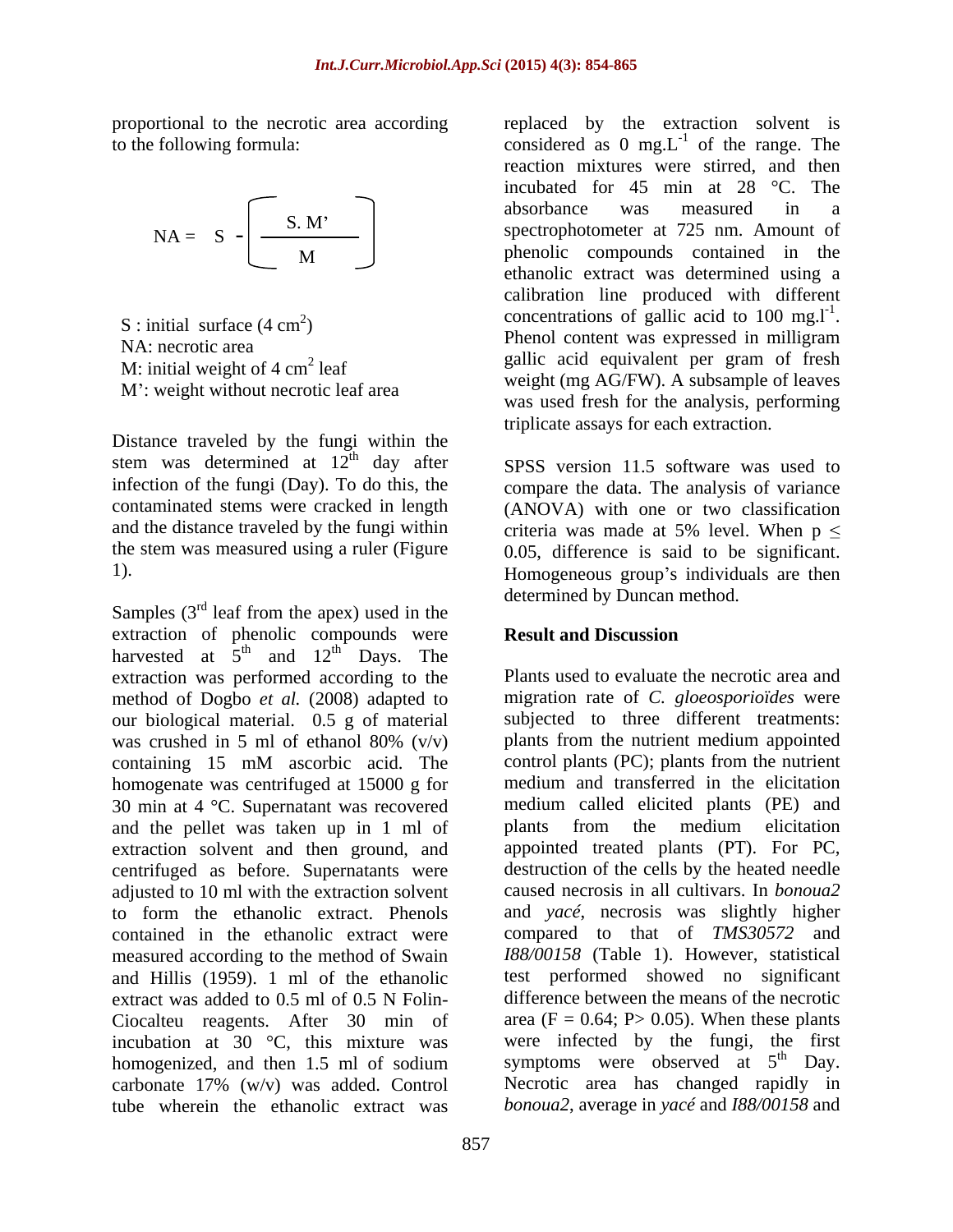*TMS30572* and *I88/00158*. At 12<sup>th</sup> Day, the injury has not changed during the necrotic area increased from 6.38 mm<sup>2</sup> (5<sup>th</sup> experiment for all cultivars regardless of the Statistical analysis performed on the values recorded at  $12<sup>th</sup>$  Day also indicated a In PE contaminated with fungi, various treated with Sumi 8. It was observed that around the circumference for the plants lot of PT, necrosis due to injury has not been contaminated, necrotic area measured speed of progression of necrosis on the stem at  $5<sup>th</sup>$  Day was virtually unchanged after this period. Comparison between the different treatments (SA, PA and Sumi 8) in the same correspond of the locking process to fungi. cultivar did not make a difference between These physical responses may include the showed a difference  $[p \le 0.05$  (F = 6.83)]. It occlusion of plant vessels (Chérif *et al.*, was 3.63, 3.30 and 3.03 cm respectively for 2007). However, the formation of papillae at In contaminated PE, growth of the pathogen means of resistance of *Arabidopsis sp.* within the stem was delayed in all cultivars and indeed, in the site inoculation of the 8 (1.50 cm)] and *I88/00158* [SA (3 cm) and contaminated PT prevented the progression limit the spread of the fungi (Montes *et al.*, of *C. gloeosporioïdes* outside *I88/00158* where the pathogen migration speed was

slowly in *TMS30572* ( $F = 4.18$ ,  $P < 0.05$ ). important for plants from the elicitation According to Duncan test, difference of medium PA  $(F = 14, 29; P < 0.001)$  (Table values from necrotic area observed is related 2). These results indicate that in response to to the fact that the average obtained in *yacé* injury and/orfungi, PC, PE and PT reacted and *bonoua2* be high compared to those of differently. Necrotic surface due to the <sup>th</sup> Day, the injury has not changed during the necrotic area increased from 6.38 mm<sup>2</sup> (5<sup>th</sup> experiment for all cultivars regardless of the Day) to 6.58 mm<sup>2</sup> (12<sup>th</sup> Day) for *bonoua2* treatment. For against, in the presence of *C*. and 4.67 mm 2 to 5 mm 2 for *yacé* during the *gloeosporioïdes*, symptoms of disease were same period. In *TMS30572* and *I88/00158*, beserved in PC of all cultivars. Similarly, this value did not exceed 4 mm<sup>2</sup> (Table 1). the distance traveled by the pathogen within  $2^2$  (Table 1). the distance traveled by the pathogen within significant difference between cultivars  $(F =$  cultivars are susceptible to anthracnose. In 4.33, P<0.05). With Duncan, average value terms of the necrotic area and the migration of the necrotic area in *TMS30572* would be rate of the pathogen within the stem, we can small compared to those of other cultivars. say that *yacé* and *bonoua2* are more treatments have not led to a significant *TMS30572*. After the elicitation plants (PE), increase of the pathogen except I88/00158 in *yacé* and *bonoua2*, pathogen growth was necrotic area initially measured at  $5<sup>th</sup>$  Day the formation of new cell layers commonly was reduced by the formation of new layer called papillae was observed. So, we can say treated by PA and Sumi 8 (Table 1). In the defense of cassava anthracnose. These changed during experiment. When they have results recorded in PT. In the latter, the at 5<sup>th</sup> Day was virtually unchanged after this and of the pathogen within the stem has period. Comparison between the different been significantly reduced; this would elicitors. The average length of migration of elaboration of cell wall thickenings and the fungi within the stem contaminated PC appositions, such as papillae, as well as the *yacé*, *bonoua2* and *I88/00158*. In the site inoculation of the pathogen was *TMS30572*, this value was 1.4 cm (Table 2). reported by Thordal-Christensen (2003) as a except *TMS30572* [PA (1.17 cm) and Sumi pathogen, the activation of enzymes, PA (2.53 cm)] (Table 2). In general, lignification of cell walls. This helped to observed in PC of all cultivars. Similarly, the stem, has to see that these plants were infected. These observations suggest that all susceptible compared to *I88/00158* and slower. Around the initial necrotic surface, SA, PA and Sumi 8 helped improve the phenomena were more pronounced with the speed of progression of necrosis on the stem correspond of the locking process to fungi. These physical responses may include the occlusion of plant vessels (Chérif *et al*., 2007). However, the formation of papillae at means of resistance of *Arabidopsis sp*. Indeed, in the site inoculation of the particularly peroxidases, strengthened limit the spread of the fungi (Montes *et al*., 2004).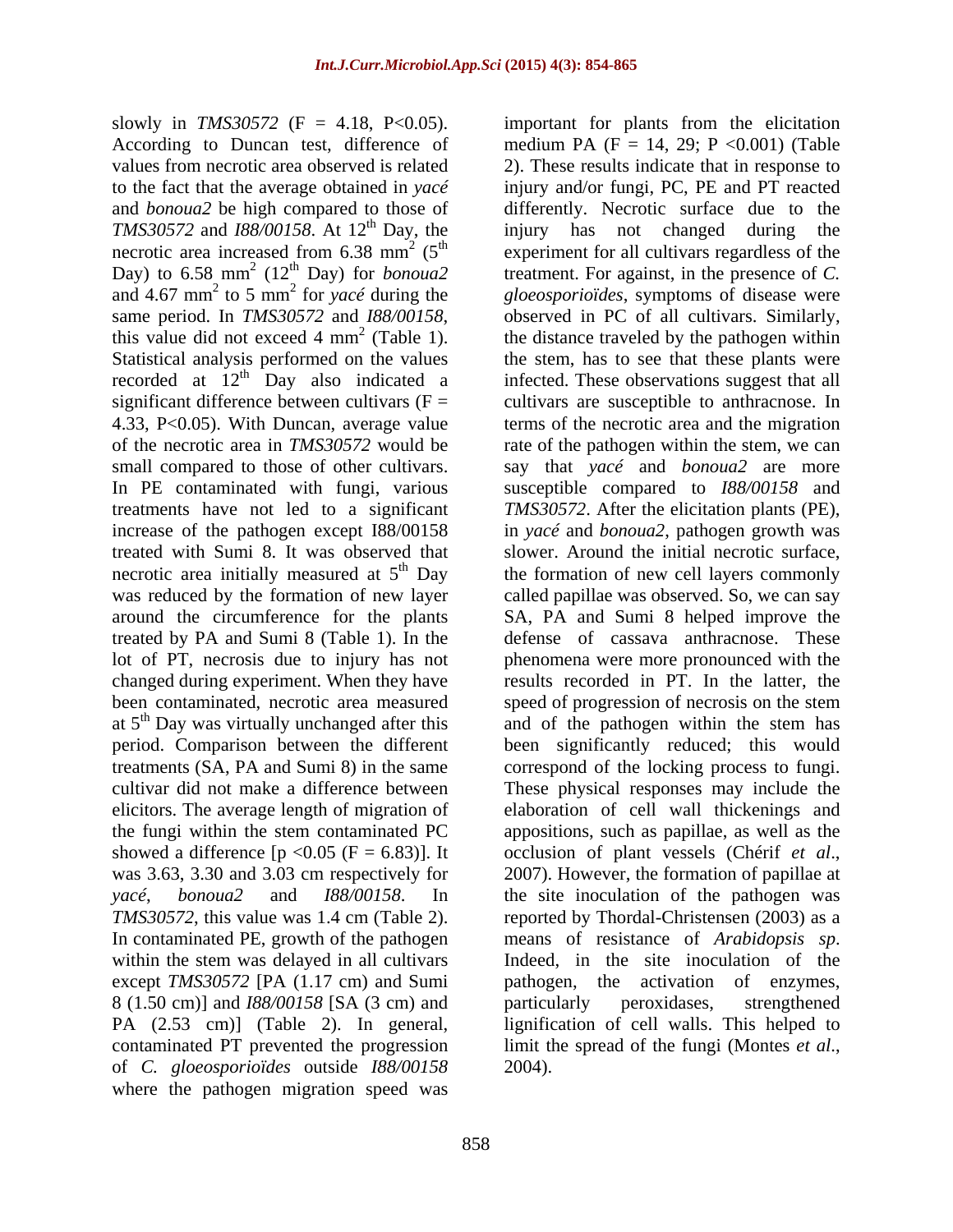**Figure.1** Method for measuring the speed of propagation of the pathogen within the stem

**A p**





**Figure 1**

**A**: Plant newly infected; **B**: symptom  $12<sup>th</sup>$  days after infection by the pathogen *p: site of inoculation of the pathogen; d : Distance traveled by the pathogen*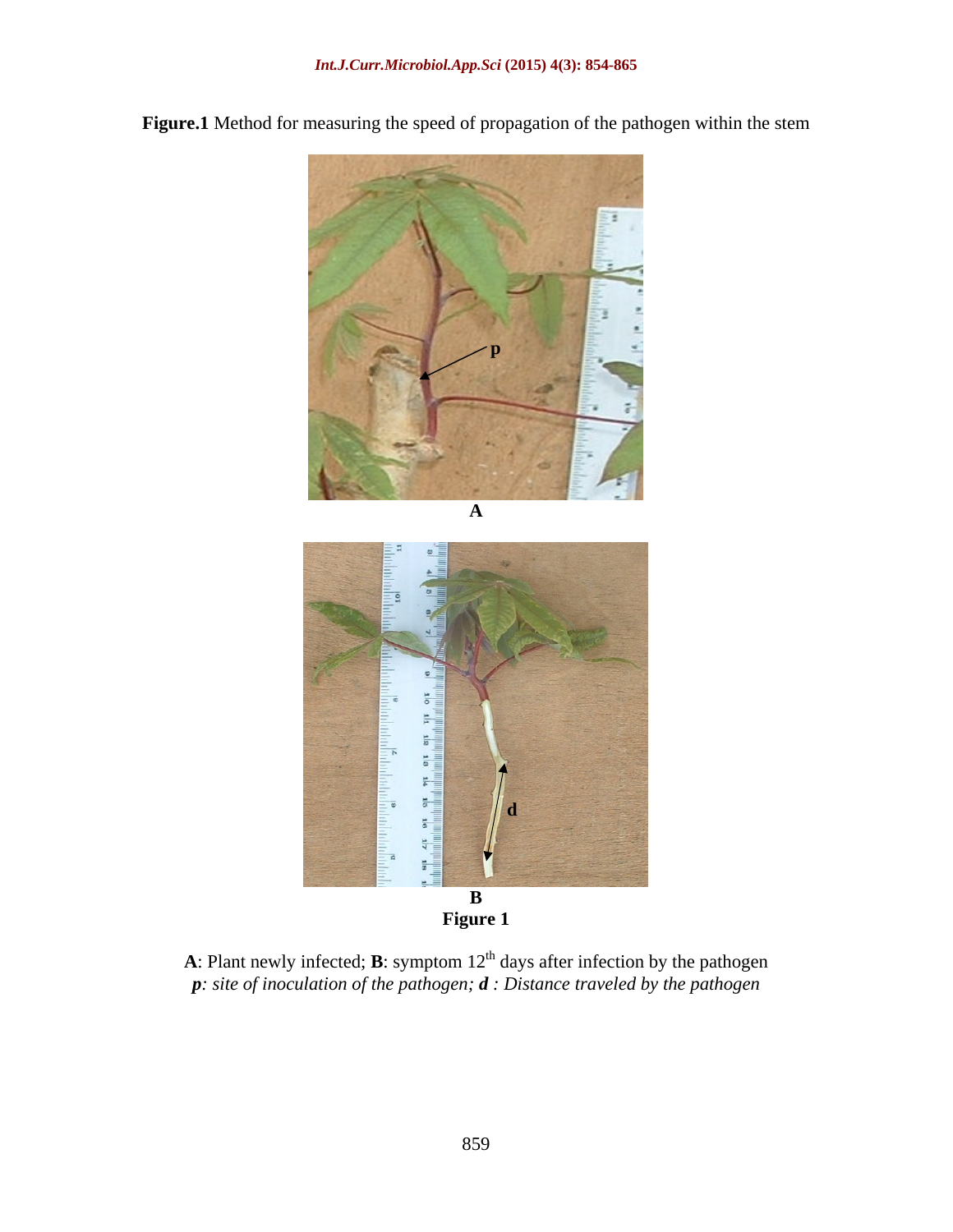| Mode of        | Plants    | Elicitors |                                 |                                 |                                 | Cassava cultivars |                                 |                                                                                                                                 |
|----------------|-----------|-----------|---------------------------------|---------------------------------|---------------------------------|-------------------|---------------------------------|---------------------------------------------------------------------------------------------------------------------------------|
| contamination  |           |           | vacé                            |                                 | Bonoua2                         |                   | <i>TMS30572</i>                 | 188/00158                                                                                                                       |
|                |           |           |                                 | $12^{th}$                       |                                 |                   | 1 $\mathcal{D}^{\text{th}}$     | $12^{\text{th}}$                                                                                                                |
|                | PC        |           | $2,58 \pm 0,32$ $2,58 \pm 0,30$ |                                 | $2,62 \pm 0,44$ $2,64 \pm 0,44$ |                   | $2,39 \pm 0.07$ $2,41 \pm 0.08$ | $2,37 \pm 0.07$ $2,38 \pm 0.07$                                                                                                 |
|                | PT        | SA.       |                                 |                                 |                                 |                   |                                 | $2,30 \pm 0.06$ $2,31 \pm 0.05$ $2,37 \pm 0.54$ $2,38 \pm 0.53$ $2,45 \pm 0.49$ $2,45 \pm 0.49$ $2,37 \pm 0.18$ $2,37 \pm 0.17$ |
| Uncontaminated | <b>PT</b> | PA –      |                                 |                                 |                                 |                   |                                 | $2,52 \pm 0.43$ $2,52 \pm 0.43$ $2,42 \pm 0.63$ $2,42 \pm 0.63$ $2,35 \pm 0.81$ $2,35 \pm 0.81$ $2,35 \pm 0.45$ $2,35 \pm 0.45$ |
|                | PT        | Sumi 8    |                                 |                                 |                                 |                   |                                 | $2,51 \pm 0.42$ $2,51 \pm 0.42$ $2,41 \pm 0.61$ $2,41 \pm 0.61$ $2,33 \pm 0.81$ $2,33 \pm 0.81$ $2,29 \pm 0.38$ $2,29 \pm 0.38$ |
|                | PC        |           |                                 |                                 |                                 |                   |                                 | $4,67 \pm 0,30$ $4,97 \pm 0,30$ $6,38 \pm 2,73$ $6,58 \pm 2,73$ $2,38 \pm 0,84$ $2,51 \pm 0,78$ $3,53 \pm 0,35$ $3,83 \pm 0,35$ |
|                | PE        | -SA       |                                 |                                 |                                 |                   |                                 | $2,60 \pm 0.57$ $2,59 \pm 0.57$ $2,79 \pm 1.57$ $2,79 \pm 1.57$ $2,25 \pm 0.38$ $2,25 \pm 0.38$ $2,45 \pm 0.28$ $2,45 \pm 0.28$ |
|                | PE        | <b>PA</b> |                                 |                                 |                                 |                   |                                 | $2,60 \pm 0.57$ $2,38 \pm 0.57$ $3,44 \pm 2,68$ $3,22 \pm 2,28$ $2,21 \pm 0.22$ $1,99 \pm 0.22$ $2,12 \pm 0.43$ $1,90 \pm 0.43$ |
| Contaminated   | PE        | Sumi 8    |                                 | $2,60 \pm 0.57$ $2,40 \pm 0.57$ |                                 |                   |                                 | $3,44 \pm 2,68$ $3,24 \pm 2,68$ $1,90 \pm 0,33$ $1,17 \pm 0,34$ $2,12 \pm 0,43$ $2,20 \pm 0,15$                                 |
|                | PT        | SA.       |                                 |                                 |                                 |                   |                                 | $2,46 \pm 0,80$ $2,47 \pm 0,79$ $2,16 \pm 0,14$ $2,19 \pm 0,10$ $2,50 \pm 0,62$ $2,50 \pm 0,62$ $2,20 \pm 0,19$ $2,02 \pm 0,04$ |
|                | PT        | <b>PA</b> |                                 |                                 |                                 |                   |                                 | $2,41 \pm 0.72$ $2,41 \pm 0.72$ $1,99 \pm 0.13$ $2,01 \pm 0.16$ $2,16 \pm 0.04$ $2,16 \pm 0.04$ $2,30 \pm 0.04$ $2,31 \pm 0.20$ |
|                | PT        | -Sumi 8   | $2.33 \pm 0.60$ $2.33 \pm 0.60$ |                                 |                                 |                   |                                 | $1,75 \pm 0,35$ $1,78 \pm 0,31$ $2,16 \pm 0,04$ $2,16 \pm 0,04$ $2,15 \pm 0,23$ $2,17 \pm 0,22$                                 |

**Table.1** Evolution of the necrotic area  $(mm^2)$  on the stems of cassava plants inoculated with *Colletotrichum gloeosporioïdes*, 5<sup>th</sup> and 12<sup>th</sup> days after infection

Each value is the average of 3 replicates  $\pm$  standard deviation.

**PC**: control plant; **PE**: elicited plant; **PT**: treated plant; **SA**: salicylic acid, **PA**: phosphorous acid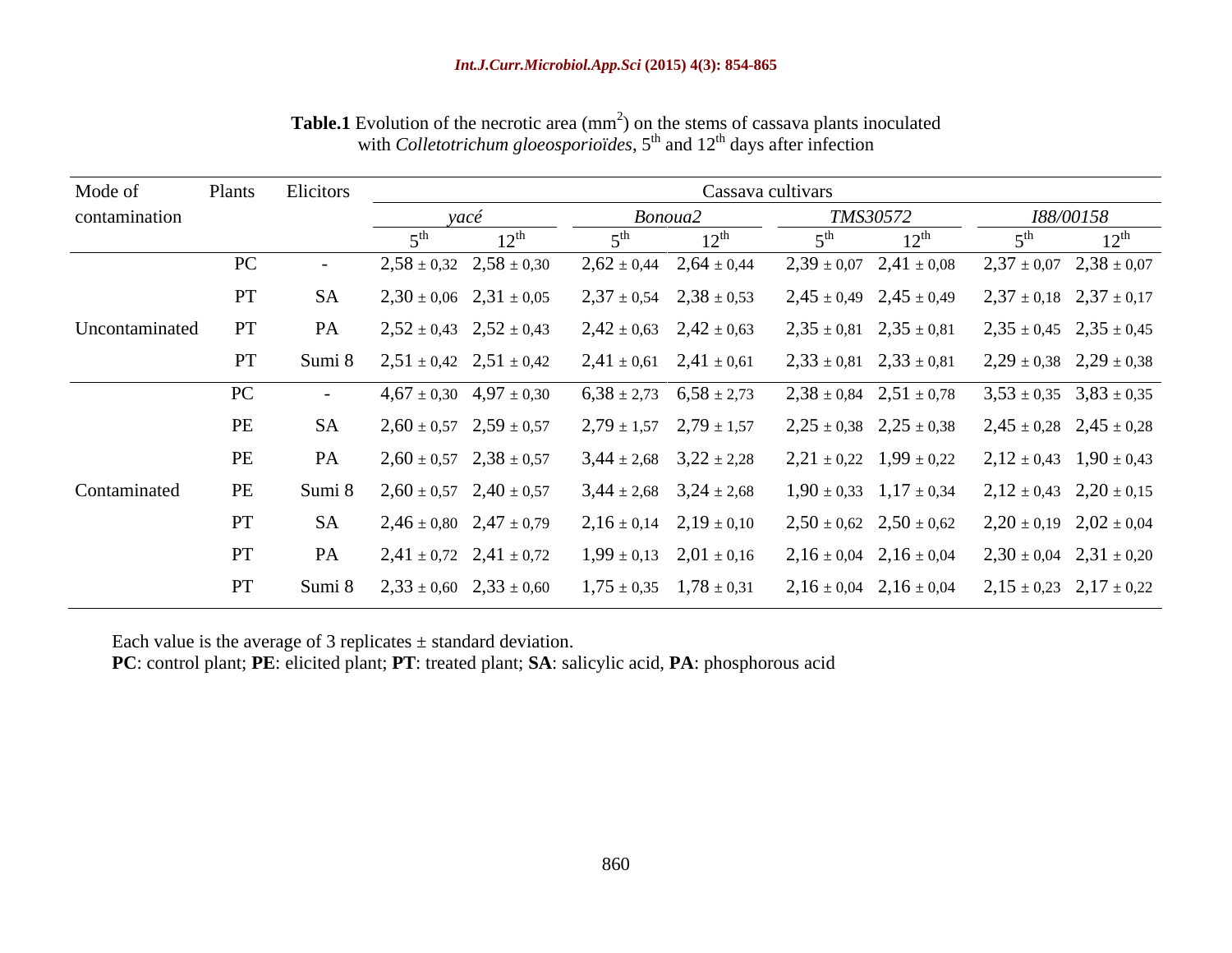| Cassava<br>cultivars |                               | Elicitors                     |                          |                                 |                               |                                               |                                       |  |  |  |  |
|----------------------|-------------------------------|-------------------------------|--------------------------|---------------------------------|-------------------------------|-----------------------------------------------|---------------------------------------|--|--|--|--|
|                      |                               | Salicylic acid                |                          | Phosphorous acid                |                               | Sumi 8                                        |                                       |  |  |  |  |
|                      | PC                            | PE                            | PT                       | PE                              | PT                            | PE                                            | PT                                    |  |  |  |  |
| yacé                 | $3,63 \pm 0,85$ <sup>a1</sup> | $1,17\pm0,35^{a2}$            | $0,10\pm0^{\textbf{a3}}$ | $1,40 \pm 0.75$ <sup>a2</sup>   | $0,10{\pm}0^{\mathrm{a3}}$    | $1{,}90{\scriptstyle \pm 0.87}^{\mathrm{a2}}$ | $0{,}10{\scriptstyle \pm 0}^{\rm a3}$ |  |  |  |  |
| bonoua2              | $3,30 \pm 0.75$ <sup>a1</sup> | $1,03 \pm 0,11^{a2}$          | $0,13\pm0.05^{a3}$       | $1{,}10{\pm}0{,}30^{\text{a2}}$ | $0,10\pm0^{a3}$               | $1{,}70{\scriptstyle \pm 0{,}78}^{\rm a2}$    | $0,10\pm0^{a3}$                       |  |  |  |  |
| TMS30572             | $1,40{\pm}0.62^{\rm b1}$      | $0,77{\pm}0,15^{\mathrm{a2}}$ | $0,17\pm0.05^{a3}$       | $1,17\pm0.05^{a12}$             | $0,10\pm0^{a3}$               | $1,50 \pm 0,10^{\textbf{a1}}$                 | $0,10\pm0^{\textbf{a3}}$              |  |  |  |  |
| 188/00158            | $3,03 \pm 0,20^{a1}$          | $3,00 \pm 0,45^{\text{b1}}$   | $0,20 \pm 0,10^{a2}$     | $2,53\pm0,51$ <sup>b1</sup>     | $0,87{\pm0.80}^{\mathrm{b3}}$ | $0,93\pm0,15^{a3}$                            | $0,10{\pm}0^{\mathrm{a}2}$            |  |  |  |  |

**Table.2** Effects of salicylic acid, phosphorous acid and fungicide Sumi 8 on the migration of *Colletotrichum gloeosporioïdes* (cm) inside the cassava stem,  $12<sup>th</sup>$  days after contamination

**PC**: control plant; **PE**: elicited plant; **PT**: treated plant; each value is the average of 3 replicates  $\pm$  standard deviation. For each column, means followed a single alphabetical letter are not statistically different for a threshold of 5% according to the test Dancun. For each line, means followed by the same figure not statistically different for a threshold of 5% according to the test Dancun.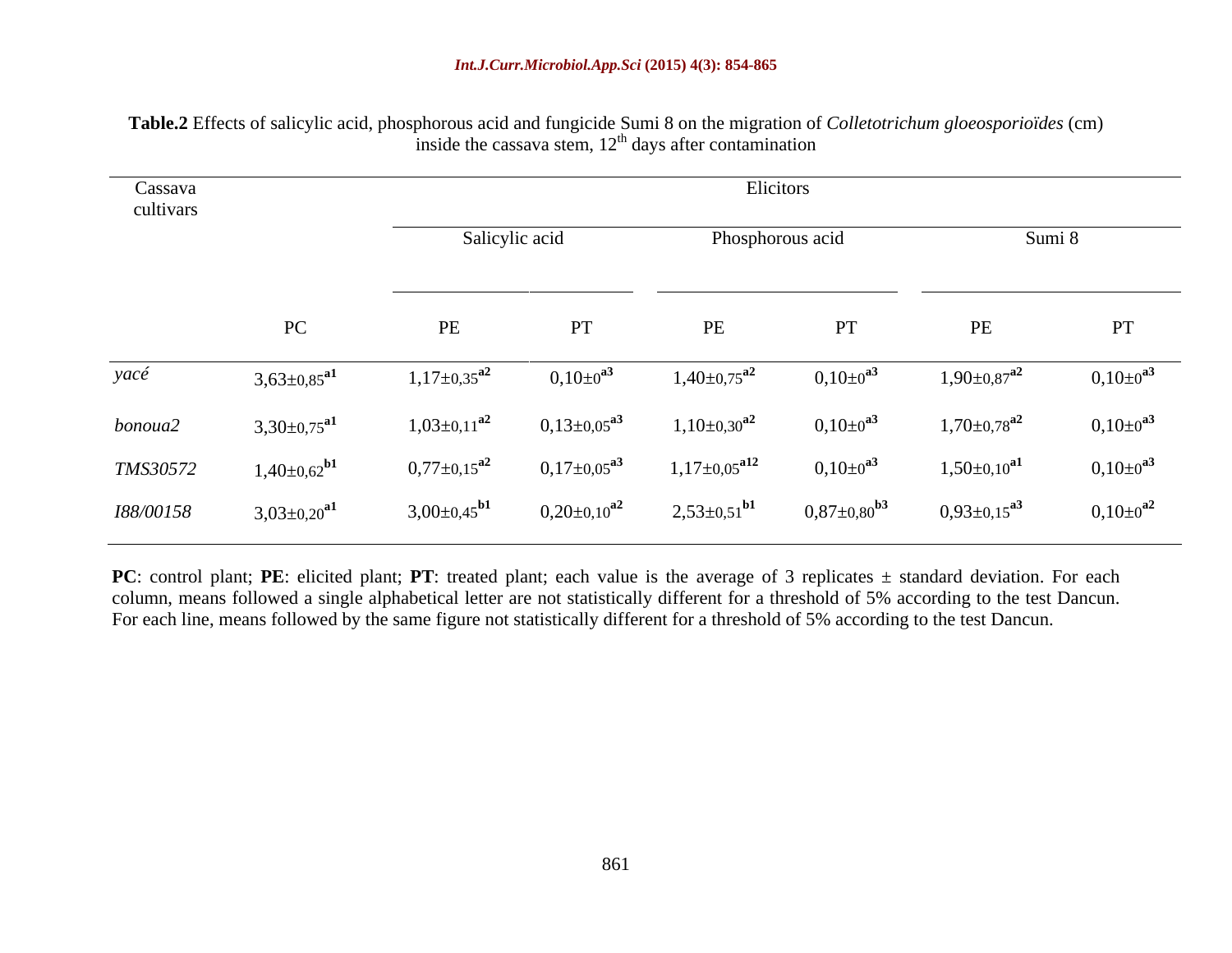| Cassava           |                                         |                | Culture medium                      |                    |            |                                                                    |                                                        |          |                |           |
|-------------------|-----------------------------------------|----------------|-------------------------------------|--------------------|------------|--------------------------------------------------------------------|--------------------------------------------------------|----------|----------------|-----------|
| cultivars         |                                         |                | Uncontaminated                      |                    |            |                                                                    | Contaminated                                           |          |                |           |
|                   |                                         |                |                                     |                    |            |                                                                    |                                                        |          | PT             |           |
|                   |                                         |                | $\rm M_0$ $\rm M_{SA}$ $\rm M_{PA}$ | $M_{S}$            |            |                                                                    | $\mid M_0 \mid M_{0/S} \mid M_{0/P} \mid M_{0/S} \mid$ | $M_{SA}$ | $M_{PA}$ $M_S$ |           |
|                   |                                         |                |                                     |                    |            |                                                                    |                                                        |          |                |           |
|                   |                                         | 100 150        |                                     | 163<br>166         | 100        | 100                                                                | $100 \mid 100 \mid$                                    | 150      |                | $163$ 166 |
| yacé              | $\sqrt{5^{th}}$                         | 100            | 150                                 | 163<br>166         | 109        | 110                                                                | 126<br>156                                             |          | 86             | 151       |
|                   | $12^{\text{th}}$                        | 100            | 150                                 | 166                | 68         |                                                                    | 113<br>66                                              | 104      | 97             | 97        |
| bonoua $2 \mid 0$ |                                         | 100            | 122                                 | 161<br>163         | 100        | 100                                                                | 100 100                                                | 122      | 161            | 163       |
|                   | $\sqrt{5^{th}}$                         |                | 122<br>161                          | 163                |            | $113$ 133                                                          | 136 136                                                | 125      |                | 167 166   |
|                   |                                         | 100            |                                     |                    |            |                                                                    |                                                        |          |                |           |
|                   | $12^{\text{th}}$                        |                | $100$ 122 161                       | 163                |            | $104$ 101                                                          | $118$   135   114                                      |          |                | 184   128 |
|                   |                                         |                |                                     |                    |            |                                                                    |                                                        |          |                |           |
|                   |                                         | $100 \mid 147$ |                                     | $\vert$ 117<br>162 | $\mid$ 100 | 100                                                                | 100 100                                                | 147      | $117$ 162      |           |
| 188/00.           | 5 <sup>th</sup>                         |                | 1.47                                | 117<br>162         | 116        | 157                                                                | 170<br>98                                              | 128      | 134            | 175       |
|                   | $12^{\text{th}}$                        | 100            | 147                                 | 117<br>162         | 120        | 184                                                                | 112<br>162                                             | 235      | 128            | 145       |
|                   |                                         | 100            | 135                                 | 137<br>141         | 100        | 100                                                                | $100 \mid 100 \mid$                                    | 135      | 137            | 141       |
| TMS30             |                                         |                |                                     |                    |            |                                                                    |                                                        |          |                |           |
|                   | 5 <sup>th</sup><br>$\overline{12^{th}}$ | 100            | 135                                 | 137<br>141         | 107        | 89                                                                 | 104<br>105                                             | 127      | 97             | 97        |
|                   |                                         | 100            | 135<br>$\vert$ 137                  | 141                |            | $\begin{array}{ c c c c c } \hline 102 & 109 \ \hline \end{array}$ | $125$   121                                            | 135      | 109            | -91       |

**Table.3** Phenolic compounds accumulated (%) elicited in the leaves of cassava plants, treated and inoculated with *Colletotrichum gloeosporioïdes*,  $0, 5<sup>th</sup>$  and  $12<sup>th</sup>$  days after infection.

**PC**: control plant; **PE**: elicited plant; **PT**: treated plant; **SA**: salicylic acid, **PA**: phosphorous acid, *TMS30***: TMS30572,** *I88/00***: I88/00158.**  $M_0$ **: nutrient medium;**  $M_{SA}$ **,**  $M_{PA}$  **and**  $M_S$ **: nutrient medium respectively containing salicylic acid, phosphorous acid and the Sumi 8;**  $M_{0/SA}$ **,**  $M_{0/PA}$  **and**  $M_{0/S}$ **.** germination in the nutrient medium and then transfer in the nutrient medium supplemented with salicylic acid, phosphorous acid or the Sumi 8. **100%** = 1.69 (*yacé*) 1.45 (*bonoua2*); 1.71 (*TMS30572*) and 1.05 (*I88/00158*) mg AG/FW.

Evolution of the phenolic compounds depending on the type of treatment. In

These results have also highlighted that the control plants (PC) uncontaminated, amount growth of the fungi inside the stems is of phenolic compounds remained constant directly related to the necrotic area on the during the experiment. It was 1.69 (*yacé*), stems. *C. gloeosporioïdes* can progress only 1.45 (*bonoua2*), 1.71 (*TMS30572*) and 1.05 when tissues are damaged (Perfect *et al.,* (*I88/00158*) mg AG/FW. By against in 1999; Thomma *et al.*, 2001; Ton *et al*., 2002). content in the leaves of cassava plants varied *yacé*, after contamination of PC, amount of contaminated PC, elicited plants (PE) or treated (PT), amount of phenolic compounds has been an increase in all cultivars. This increase was greater for PT (Table 3). In phenolic compounds increased slightly 5<sup>th</sup>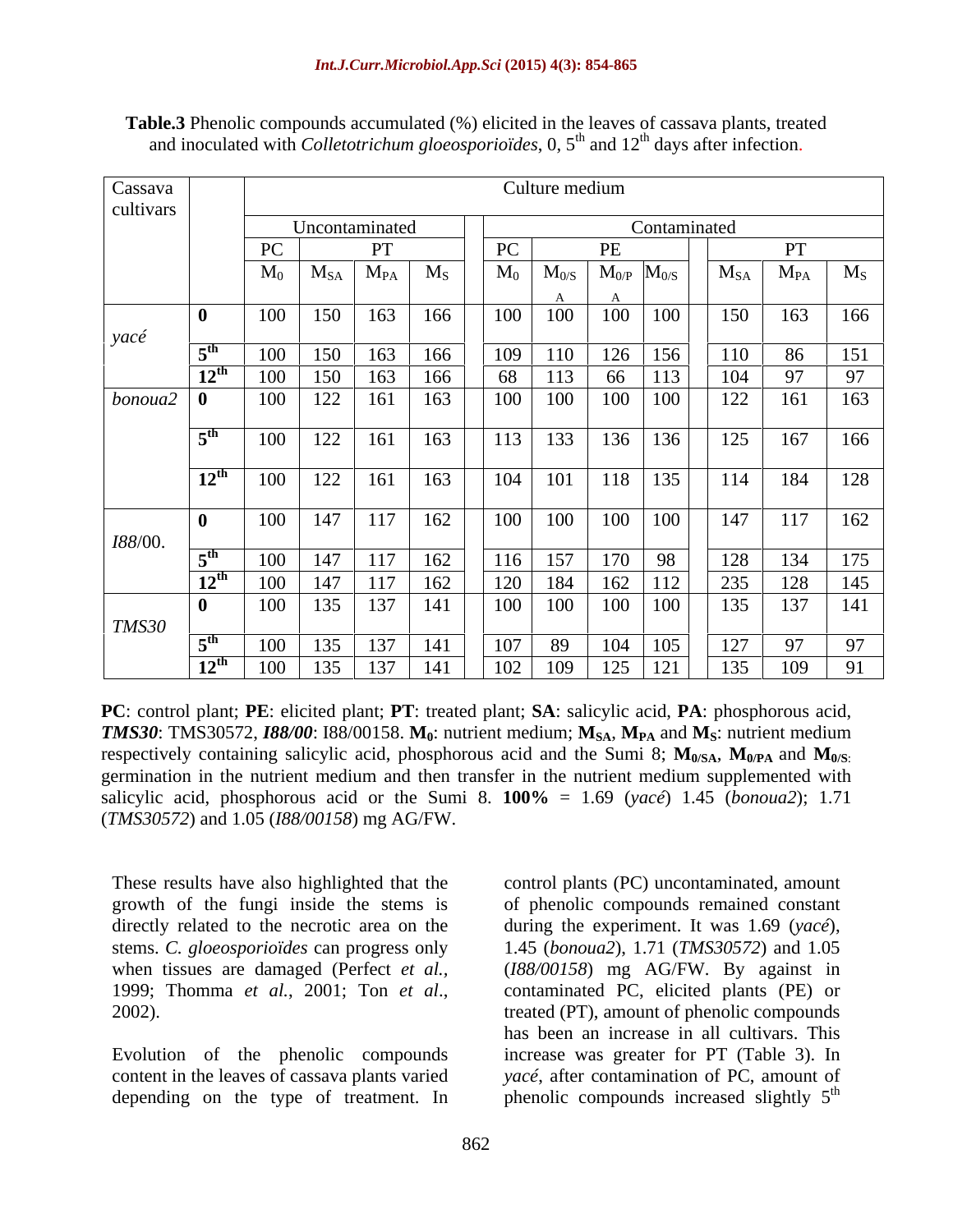Day fell below its initial value in the  $12<sup>th</sup>$  pathogen. The duration of the plants in the Day. By cons in PE, this value remained high compared to PC, except the data recorded at  $12<sup>th</sup>$  Day for plants elicited at phosphorous acid (PA) and contaminated by

and 12<sup>th</sup> Day remained low compared to day  $5<sup>th</sup>$  and  $12<sup>th</sup>$  Day were high for all PE and PT

compounds was recorded with SA at 12<sup>th</sup> Day in contaminated PT (Table 3). Per cent accumulation of phenols in *TMS30572* was These are the cause of the synthesis of not significant compared to *yacé* and others defense-related compounds in cassava *bonoua2*. However, in this cultivar, other than phenolic compounds. Such as germination of cuttings (PT) in different elicitation medium allowed plants synthesize active forms of oxygen that lead to cell a significant amount of phenolic compounds death at the site of infection (Oreber *et al.*, (Table 3). From this study, it's clear 2002). wounding and pathogen attacks affect the De Ascensao and Dubrey (2003) in banana.

the germination of cuttings directly into the completely prevented the progression of the

phosphorous acid (PA) and contaminated by phenolic compounds synthesized was much the fungi. For uncontaminated PT, Sumi 8 higher in these plants (PT). That is why, allowed to record a slight increase from the phenolic compounds have been proposed for Salicylic acid (SA) and PA. Some time to serve as useful alternatives to In contaminated PT, the values recorded  $5<sup>th</sup>$  agricultural crops (Langcake *et al.*, 1981). elicitation medium would be a determining factor in the development of defense cassava. At the same time, amount of the chemical control of pathogens of

0 (Table 3). In *bonoua2*, the values recorded In resistant plants, phenolic compounds 5<sup>th</sup> and 12<sup>th</sup> Day were high for all PE and PT based defense responses are characterized compared to Pt (Table 3). Maximum rate of by the early and rapid accumulation of accumulation of phenolic compounds was phenolics at the infection site resulting in the recorded, however, with PA and Sumi 8 effective isolation of the pathogen. At (Table 3). Values recorded for *I88/00158 I88/00158*, after stress (elicitation and / or have evolved almost the same as those contamination by the pathogen), phenolic obtained in *yacé* and *bonoua2*. Indeed, for compounds synthesis was twice as large. each test performed, these values remained This synthesis was further amplified with high at  $5^{\text{th}}$  and  $12^{\text{th}}$  Day compared to PC.<br>
so, the growth of the pathogen was<br>
The highest accumulation of phenolic significantly delayed in all treated cultivars th selected elicitors Sumi 8. salicylic acid and phosphorous acid. Even so, the growth of the pathogen was significantly delayed in all treated cultivars

> phosphate salts stimulate the production of death at the site of infection (Oreber *et al*., 2002).

synthesis and accumulation of phenolic This study showed that the response of compounds. Similar results were reported by cassava plants varied among cultivars and Phenolics are often produced and in the elicitation medium, amount of accumulated in the subepidermal layers of accumulated phenolic compounds was plant tissues exposed to pathogen attack (Clé higher, especially in the presence of Sumi 8. *et al*., 2008). In addition, the mode of This increase in the content of phenolic induction of cassava's defense showed that compounds has been correlated with the elicitation medium appear more suitable. Anthracnose. These elicitors could be used as Indeed, the treated plants (PT) were a means of inducing natural defense in treatments submitted to the plants. Elicited in plants or those having germinated directly inhibition of the onset of symptoms of cassava.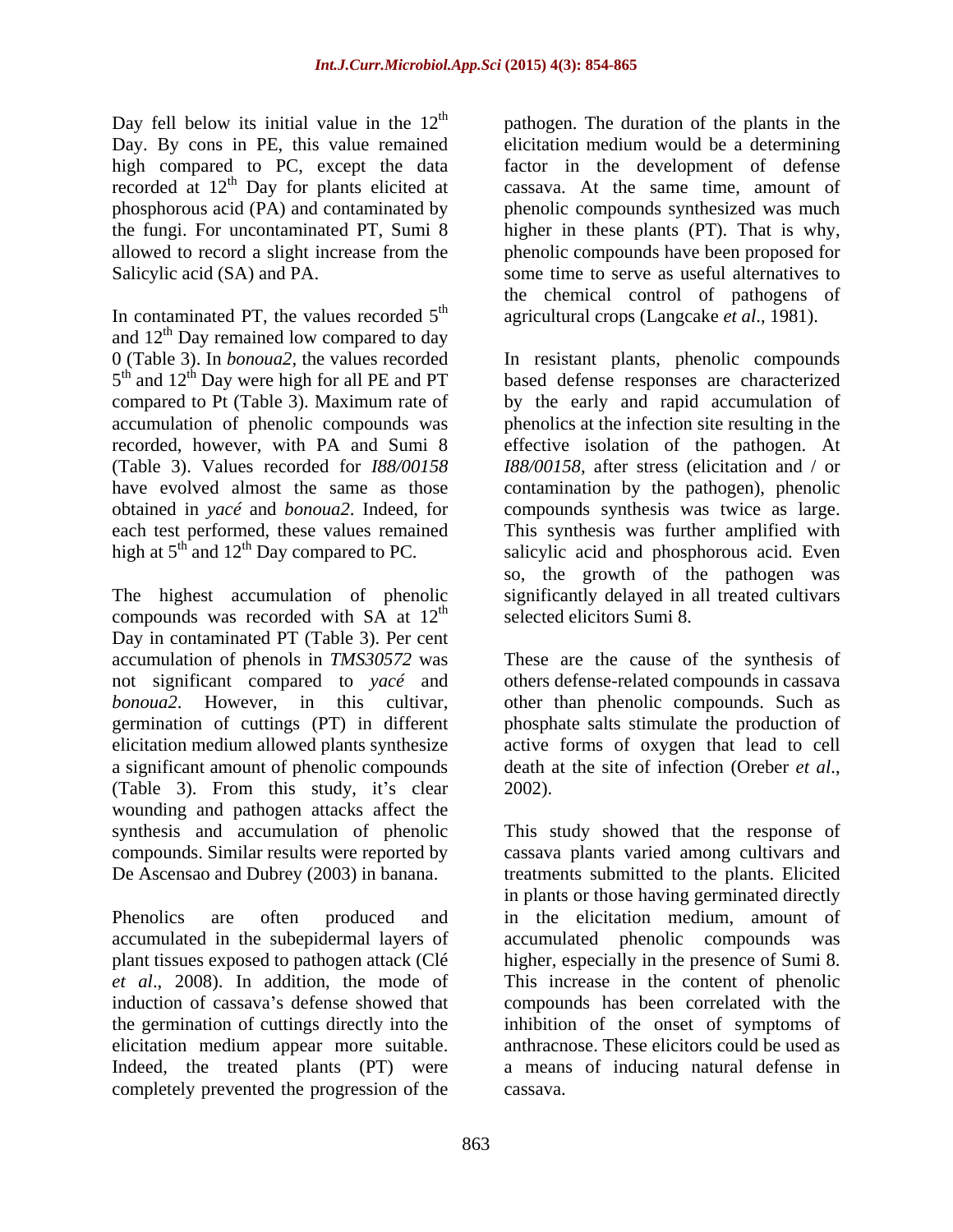- Bacher, T., Bacher, M., Hofer, O., Greger,
- Benhamou, N<sub>y</sub>. Bélanger, R.R. 1998. polyphénoloxydases et *Plant Physiol.,* 118(4): 1203-1212.
- plantes à leurs agents pathogène.
- Cheriot, S. 2007. Rôle des produits de la phénols et des lipides. Thesis, *Life and Environment*, AgroParis
- Clé, C., Hill, L.M., Niggeweg, R., Martin, C.R., Guisez, Y., Prinsen, E., Jansen,
- De Ascensao, A.F.R.D.C., Dubrey, I.A. *acuminata* roots exposed to elicitors cubens. *Phytochemistry,* 63: 679-
- Dogbo, D.O., Békro-Mamyrbekova, J.A., Békro, Y.-A., Gogbeu, S.J., Traoré,

**References** 3(2) : 243-258. (*Manihot esculenta* Crantz). *Afr. Sci.,*  $3(2)$ : 243-258.

- H. 2001. Stress induced carbazole S.J., Traoré, A. 2008. Influence de phytoalexins in glycosmis species. l'acide salicylique sur la synthèse de *Phytochemistry,* 58(1):129-135. la phénylalanine ammonia-lyase, des Benzothiadiazole-mediated induced resistance to *Fusarium oxysporum f. sp. radicis-lycopersici* in tomato. *esculenta* Crantz). *Sci. Nat.,* 5(1):1- Dogbo, D.O., Békro-Mamyrbekova, J.A., Békro, Y.-A., Sié, R.S., Gogbeu, polyphénoloxydases et l'accumulation des composes phénoliques chez le manioc (*Manihot*  13.
- Buhot, N. 2003. Rôle des élicitines et des Dogbo, D.O., Gogbeu, S.J., N Zué, B., Yao, protéines de transfert de lipides dans K.A., Zohouri, C.P., Békrol'induction de la résistance des Mamyrbekova, J.A., Békro, Y.-A. Thesis, *Bourgogne University*, 278p. phenylalanine ammonia-lyase and réaction de Maillard dans l'inhibition compounds accumulated in cassava de l'oxydation enzymatique des elicited cell. *Afr. Crop Sci. J.*, 20(2): K.A., Zohouri, C.P., Békro- 2012. Comparative activities of tyrosine ammonia-lyase and phenolic 85-94.
	- *Institute of Science and Industries* Tech., 241p ex.html. FAO (2008). http/[/www.fao.org/](http://www.fao.org/) newroom/fr/new/2008/10000899/ind ex.html.
		- FAO (2010). Statistical databases. Rome (Italy).http:/ [/www.fao.org](http://www.fao.org)
	- M.A.K. 2008. Modulation of Franke, R., Hermm, M.R., Denault, J.W., chlorogenic acid biosynthesis in Ruegger, M.O., Humphrreys, J.M., *Solanum lycopersicum*; consequences for phenolic secondary metabolism and accumulation and UV-tolerance. deposition of an unusual lignin in the *Phytochemistry*, 69:2149 2156 ref8 mutant of Arabidopsis. *Plant J.,* Chapple, C. 2002. Changes in secondary metabolism and 30: 47-59.
	- 2003. Soluble and wall-bound Gogbeu, S.J., Dogbo, D.O., Zohouri, G.P., phenolic polymers in *Musa*  N zue, B., Bekro, Y.-A., Békro from *Fusarium oxysporum* f.sp. 686. cells and plants elicited of cassava Mamyrbekova, J.A. 2012. Induction of polyphenol oxidases activities and phenolic compounds accumulation in (*Manihot esculenta* Crantz). *J. Sci. Res. Rev.,* 1(1), 7 - 14
	- A., Sié, R.S. 2007. Influence de Koussevitzky, S., Ne'eman, E., Harel, E. l'acide salicylique sur l'activité des 2004. Import of polyphenol oxidase polyphénoloxydases et by chloroplasts is enhanced by l'accumulation des composés methyl jasmonate. Planta phénoliques chez le manioc Koussevitzky, S., Ne'eman, E., Harel, E. 2004. Import of polyphenol oxidase methyl jasmonate. *Planta* 219(3):412-419.